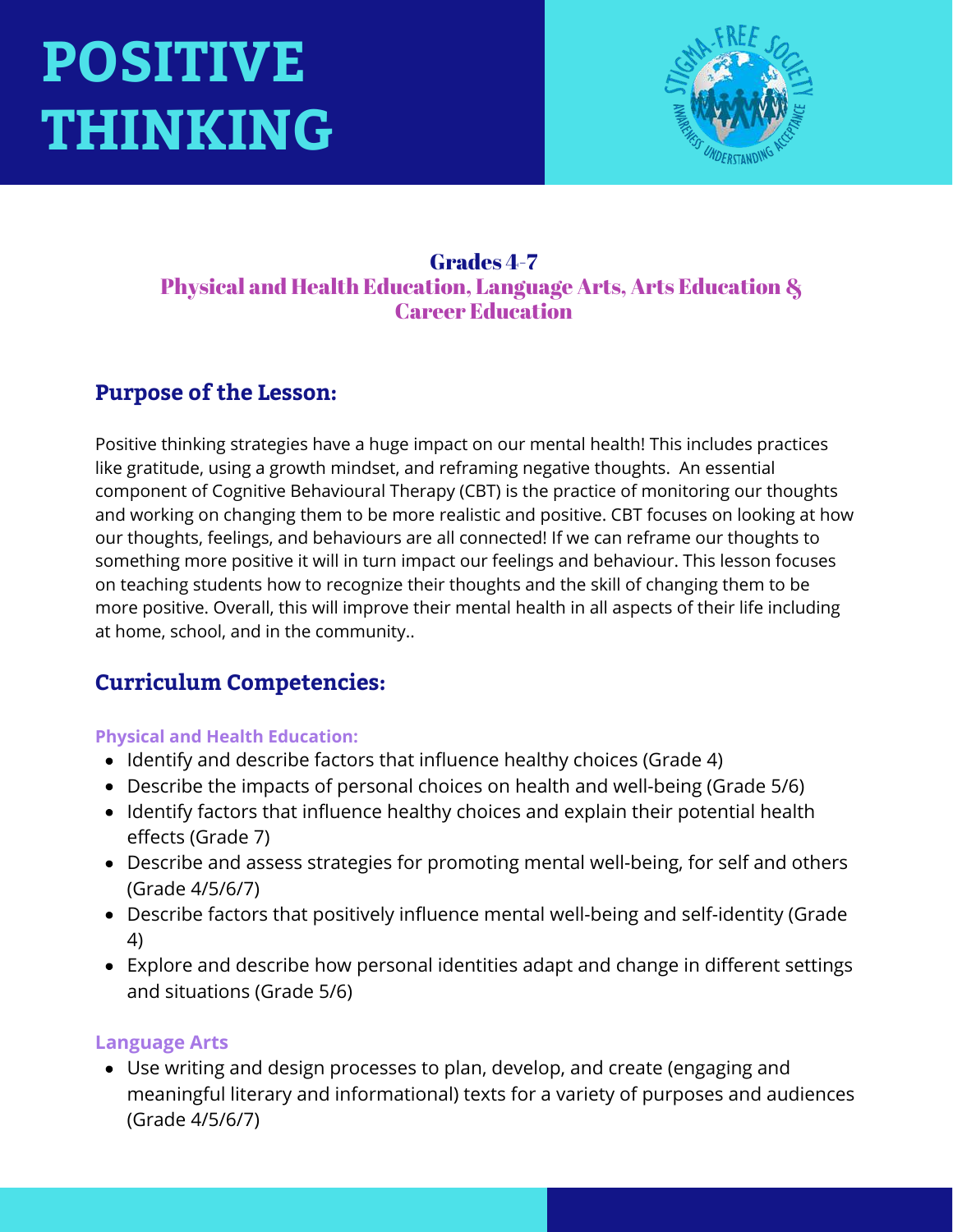# **POSITIVE THINKING**



#### **Arts Education**

Express, feelings, ideas, and experiences in creative ways, through the arts

#### **Career Education**

Question self and others about how their personal public identity can have both positive and negative consequences

# **First Peoples Principles of Learning:**

- Learning ultimately supports the well-being of the self, the family, the community, the land, the spirits, and the ancestors
- Learning requires the exploration of one's identity
- Learning is embedded in memory, history, and story

## **Video:**

#### **[How to Defeat Negative Thinking: An Animation](https://www.youtube.com/watch?v=_XLY_XXBQWE)**

#### **Guiding Questions:**

- How can you distract yourself when you are feeling anxious?
- Are the negative thoughts you have true? Why or why not?
- How can you combat negative thoughts?
- What are some examples of good evidence to use against negative thoughts?
- What are some positive self-statements that you can use during tough times?
- How do sports teams stay positive during a tough game?
- Do you think positive thinking impacts team success?